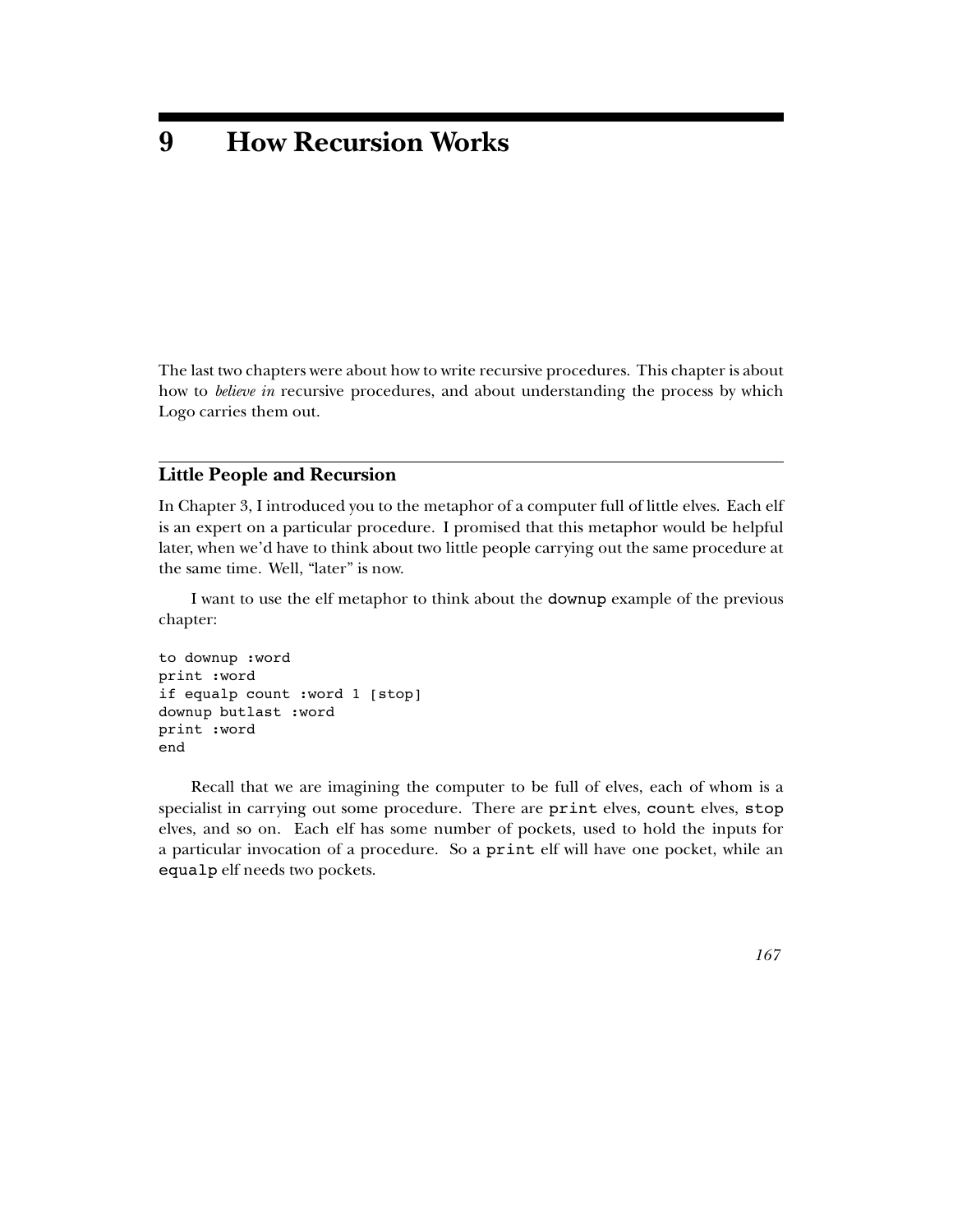We're going to be most interested in the downup elves and the contents of their pockets. To help you keep straight which elf is which, I'm going to name the downup elves alphabetically: the first one will be Ann, then Bill, then Cathy, then David, and so on. Since we aren't so interested in the other elves, I won't bother naming them.

☞ If you're reading this with a group of other people, you may find it helpful for each of you to take on the role of one of the **downup** elves and actually stick words in your primitive procedures used, like print and if. pockets. If you have enough people, some of you should also serve as elves for the

What happens when you type the instruction

downup "hello

procedure named downup. She therefore recruits Ann, an elf who specializes in that procedure. Since downup has one input, the Chief Elf has to give Ann something to put to itself. No other elves are needed to compute the input. Ann gets the word hello in to Logo? The Chief Elf reads this instruction and sees that it calls for the use of the in her one pocket. Fortunately, the input you provided is a quoted word, which evaluates her pocket.

Ann's task is to carry out the instructions that make up the definition of downup. The first instruction is

print :word

This, you'll remember, is an abbreviation for

```
print thing "word
```
Ann must hire two more elves, a  $\mathtt{print}$  specialist and a  $\mathtt{thing}$  specialist. The  $\mathtt{print}$  elf can't begin his work until he's given something to put in his pocket. Ann asks the <code>thing</code> elf to figure out what that input should be. The  $\tt thing$  elf also gets an input, namely the word **word**. As we saw in Chapter 3, **word** is what's written on the name tag in Ann's pocket, since **word** is the name of **downup'**s input. So the <code>thing</code> elf looks in that pocket, where it finds the word hello. That word is then given to the  ${\tt print}$  elf, who prints it on your computer screen.

Ann is now ready to evaluate the second instruction:

if equalp count :word 1 [stop]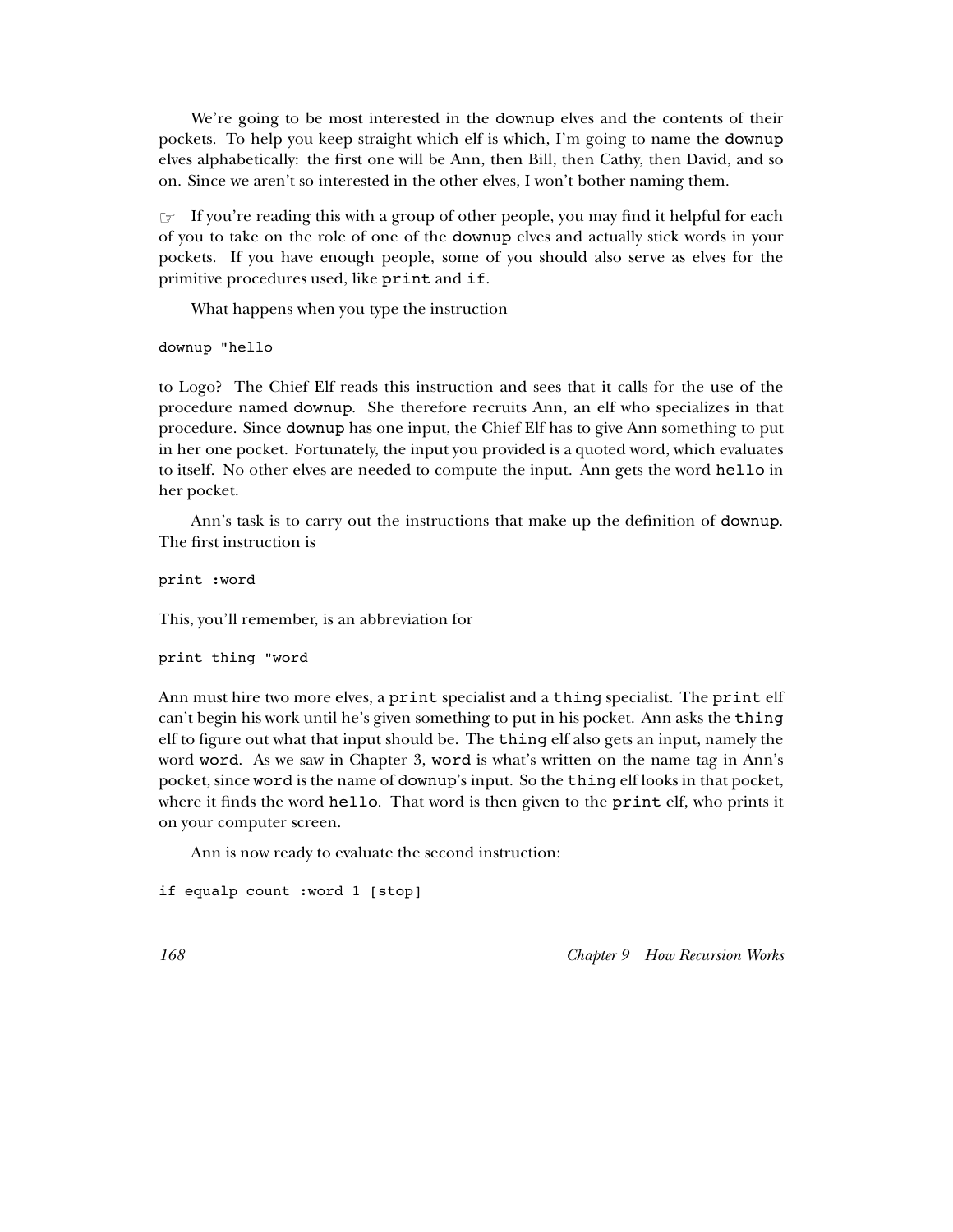second input to if is, of course, the list [stop]. (Notice that Ann does *not* hire a stop Ann must hire several other elves to help her: an <code>if</code> elf, a <code>count</code> elf, and a <code>thing</code> elf. I won't go through all the steps in computing the inputs to  $if$ ; since the count of the word hello is not 1, the first input to  $if$  turns out to be the word  $false$ . The invoking any procedures. If the first input to if had turned out to be true, it would have been the if elf who would have hired a stop elf to carry out the instruction inside the list.) Since its first input is false, the if elf ends up doing nothing. specialist. A list inside square brackets evaluates to itself, just like a quoted word, without

Ann's third instruction is

downup butlast :word

Here's where things start to get interesting. Ann must hire *another* downup specialist, named Bill. (Ann can't carry out this new downup instruction herself because she's pocket; to compute this input, she hires a  $\texttt{butlast}$  elf and a  $\texttt{thing}$  elf. They eventually come up with the word hell (the butlast of hello), and that's what Ann puts in Bill's already in the middle of a job of her own.) Ann must give Bill an input to put in his pocket.

We now have two active downup elves, Ann and Bill. Each has a pocket. Both pockets are named word, but they have different contents: Ann's word pocket contains hello, while Bill's word pocket contains hell.



is only one *procedure* named **downup**, there can be more than one *invocation* of that sometimes called an *instantiation* of the procedure.) Each invocation has its own local variables; at this moment there are *two* variables named **word**. It is perfectly possible for Here is what this metaphor represents, in more technical language: Although there procedure in progress at a particular moment. (An invocation of a procedure is also

*Little People and Recursion 169*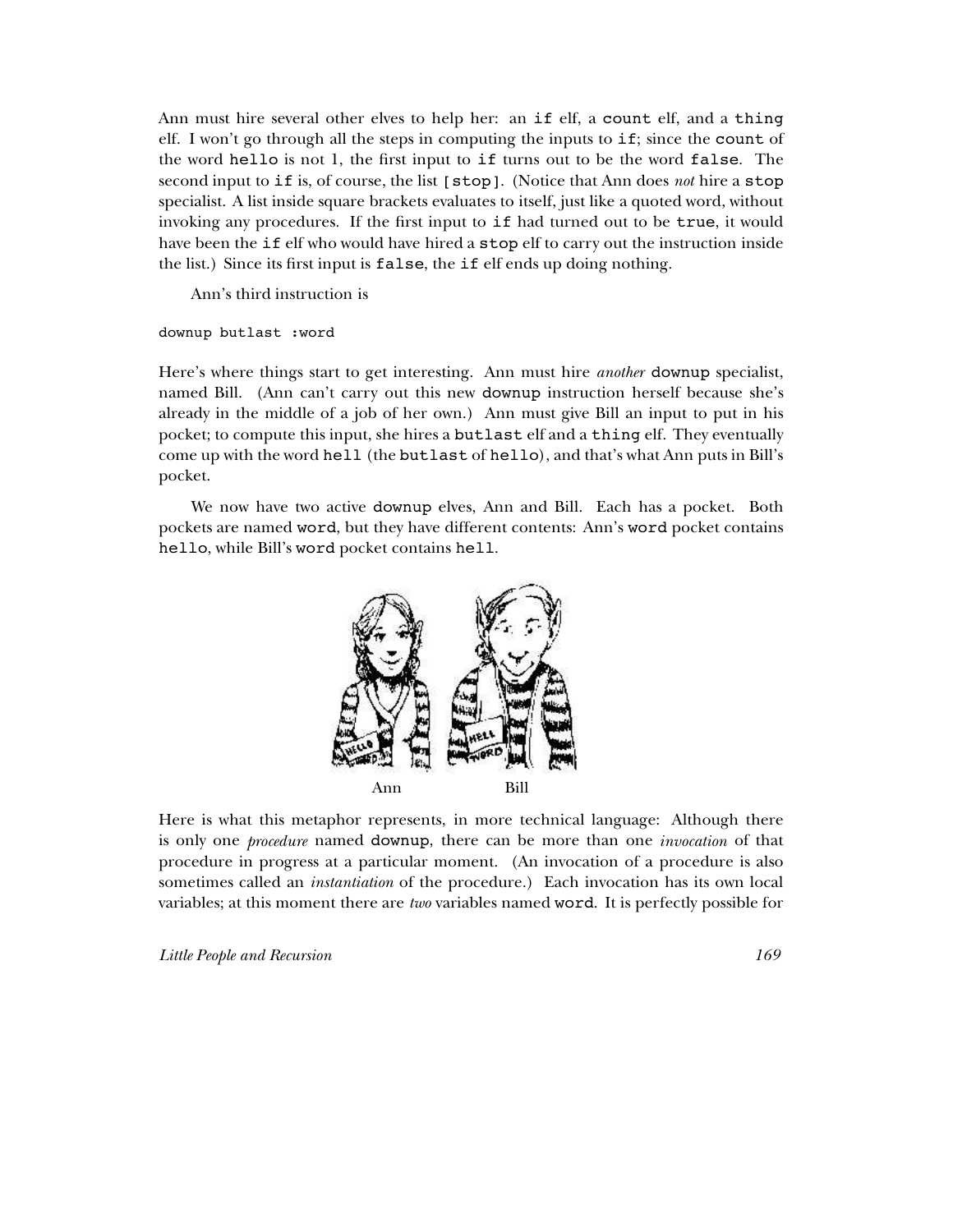two variables to have the same name as long as they are associated with (local to) different procedure invocations.

BASIC, then you're familiar with *global* variables as the only possibility in the language. If you had trouble figuring out how downup works in Chapter 7, it's almost certainly computer named word. Instead of representing variables as pockets in the elves' clothes, because of a misunderstanding about this business of local variables. That's what makes the elf metaphor so helpful. For example, if you're accustomed to programming in If all variables were global in Logo, then there could only be one variable in the entire we'd have to represent them as safe deposit boxes kept in some central bank and shared by all the elves.

thinking of the variables as being local to a *procedure*, instead of understanding that they are local to an *invocation* of a procedure. In that case you may have felt perfectly same variable word, the one belonging to the single procedure downup, seemed to have comfortable with the procedures named downup1, downup2, and so on, each of them using a separate variable named word. But you may still have gotten confused when the But even if you're familiar with Logo's use of local variables, you may have been several values at once.

pockets in the *scroll*, rather than pockets in the *elves' jackets*. By directing your attention a given procedure.) All the elves who specialize in a particular procedure, like **downup**, see that there can be two variables with the same name (word), associated with the same procedure (downup), but belonging to different invocations (represented by the elves If you were confused in that way, here's how to use the elf metaphor to help yourself get unconfused: Suppose the procedure definitions are written on scrolls, which are kept in a library. There is only one copy of each scroll. (That is, there is only one definition for have to share the same scroll. Well, if variables were local to a procedure, they'd be to the elves (the invocations) instead of the scrolls (the procedure definitions), you can Ann and Bill).

expression : word, the thing rules say that that expert must look *first* in Bill's pockets, then (if Bill didn't have a pocket named word) in Ann's pockets. his first instruction he hires a print elf, who prints the word hell on your screen. Why hell and not hello? The answer is that when Bill hires a thing expert to evaluate the We still have several more elves to meet, so I'm going to pass over some of the details more quickly now. We've just reached the point where Bill is ready to set to work. For

Bill then carries out the <code>if</code> instruction, which again has no effect. Then Bill is ready for the downup instruction. He hires a third downup elf, named Cathy. Bill puts the word hel in Cathy's pocket. There are now three elves, all with pockets named word, each with a different word.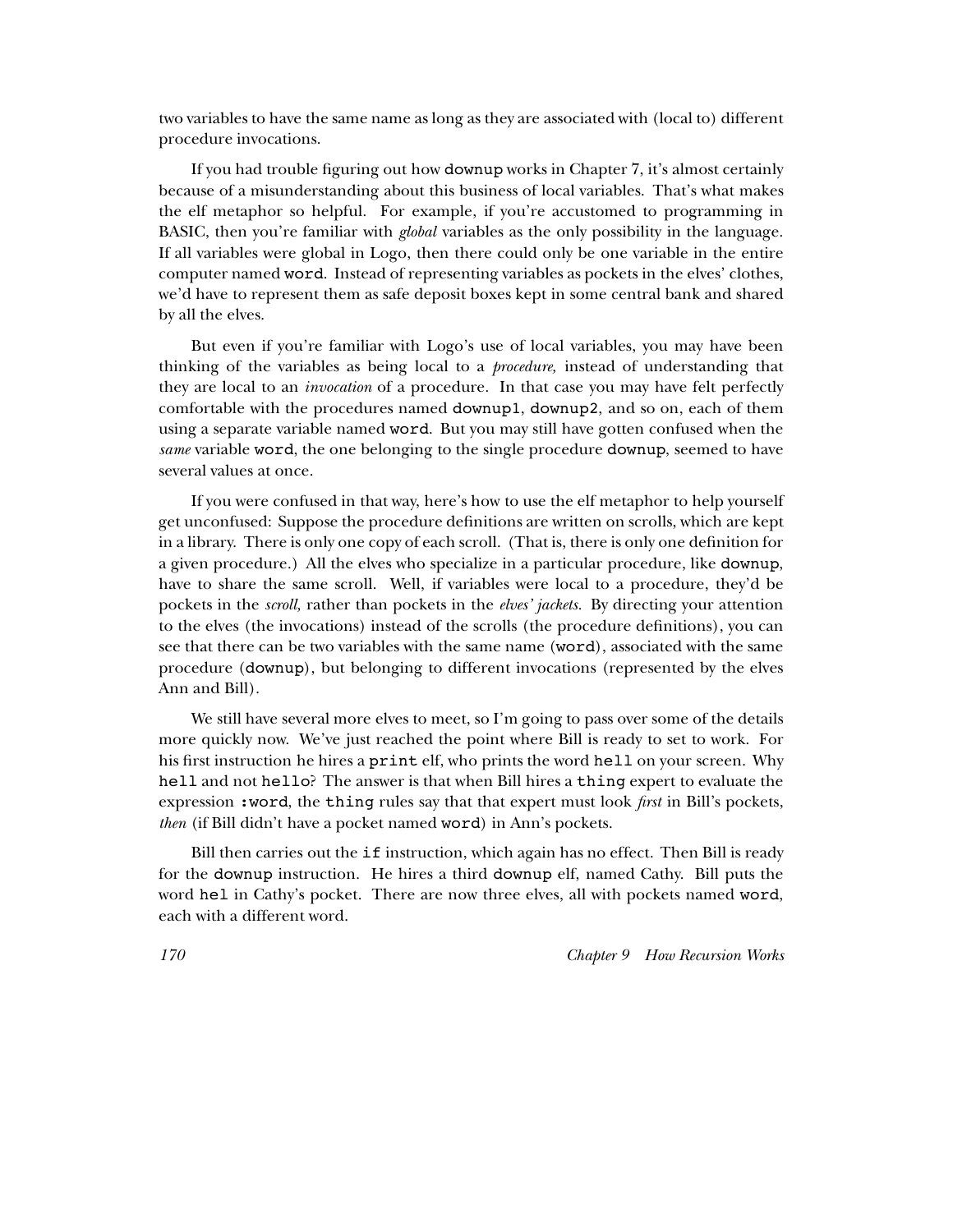Cathy is now ready to get to work. Don't forget, though, that Ann and Bill haven't finished their jobs. Bill is still working on his third instruction, waiting for Cathy to report the completion of her task. Similarly, Ann is waiting for Bill to finish.

Cathy evaluates her first instruction, printing hel on the screen. She evaluates the if instruction, with no effect. Then she's ready for the downup instruction, the third downup expert. She puts the word he in his pocket. one in the procedure definition. To carry out this instruction, she hires David, a fourth

David's career is like that of the other downup elves we've met so far. He starts by printing his input, the word he. He evaluates the if instruction, with no effect. (The count of the word he is still not equal to 1.) He then gets to the recursive invocation of downup, for which he hires a fifth expert, named Ellen. He puts the word h in Ellen's pocket.

Ellen's career is *not* quite like that of the other elves. It starts similarly: she prints (Why Ellen? Why not one of the other active elves? There are *seven* elves active at the a stop elf stops the *lowest-level invocation of a user-defined procedure.* If and stop are her input, the word h, on your screen. Then she prepares to evaluate the if instruction. This time, though, the first input to  $if$  turns out to be the word  $true$ , since the  $count$ of h is, indeed, 1. Therefore, the <code>if</code> elf evaluates the instruction contained in its second input, the list [stop]. It hires a stop elf, whose job is to tell Ellen to stop working. moment: Ann, Bill, Cathy, David, Ellen, the if elf, and the stop elf. The rule is that primitives, so they don't satisfy the stop elf. The remaining five elves are experts in downup , a user-defined procedure; of the five, Ellen is the lowest-level invocation.)

(By the way, the insistence of  $\mathsf{stop}$  on a user-defined procedure to stop is one of the you think about it, you'll see that it would be useless for  $\mathop{\mathtt{stop}}$  to stop just the invocation of if. That would mean that the if instruction would never do anything of interest imagine other situations in which it would be nice to be able to  $\mathop{\mathtt{stop}}\nolimits$  a primitive. Here's few ways in which Logo treats such procedures differently from primitive procedures. If and there would be no way to stop a procedure of your own conditionally. But you can one:

repeat 100 [print "hello if equalp random 5 0 [stop]]

If it worked, this instruction would print the word hello some number of times, up to use stop to stop a repeat invocation.) 100, but with a 20 percent chance of stopping after each time. In fact, though, you can't

Let's review what's been printed so far:

*Little People and Recursion 171*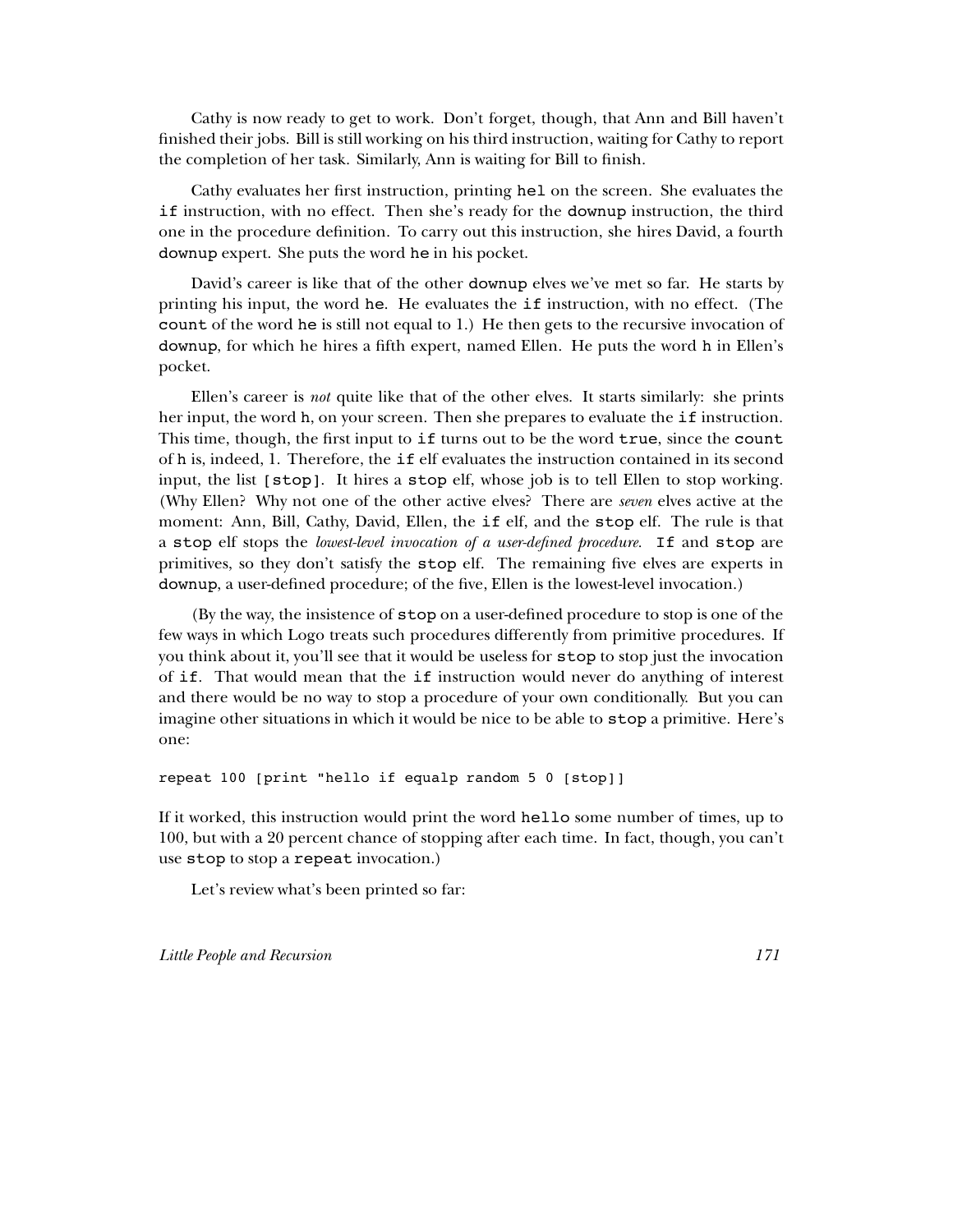| hello | printed by Ann   |  |
|-------|------------------|--|
| hell  | printed by Bill  |  |
| hel   | printed by Cathy |  |
| he    | printed by David |  |
| h     | printed by Ellen |  |

final instruction in the definition of downup: Ellen has just stopped. She reports back to David, the elf who hired her. He's been waiting for her; now he can continue with his own work. David is up to the fourth and

print :word

What word will David print? For David, :word refers to the contents of *his own* pocket named word. That is, when David hires a  $\tt{thing expert}$ , that expert looks first in David's pockets, before trying Cathy's, Bill's, and Ann's. The word in David's word pocket is he. So that's what David prints.

She, too, has one more print instruction to evaluate. She has the word hel in her word pocket, so that's what she prints. Okay, now David has reached the end of his instructions. He reports back to his employer, Cathy. She's been waiting for him, so that she can continue her own work.

Cathy now reports back to Bill. He prints his own word, hell. He reports back to Ann. She prints her word, hello.

When Ann finishes, she reports back to the Chief Elf, who prints a question mark on the screen and waits for you to type another instruction.

Here is the complete effect of this downup instruction:

| hello | printed by Ann   |  |
|-------|------------------|--|
| hell  | printed by Bill  |  |
| hel   | printed by Cathy |  |
| he    | printed by David |  |
| h     | printed by Ellen |  |
| he    | printed by David |  |
| hel   | printed by Cathy |  |
| hell  | printed by Bill  |  |
| hello | printed by Ann   |  |
|       |                  |  |

☞ You might want to see if the little person metaphor can help you understand the working of the <code>inout</code> procedure from Chapter 7. Remember that each elf carrying out the recursive procedure needs two pockets, one for each input.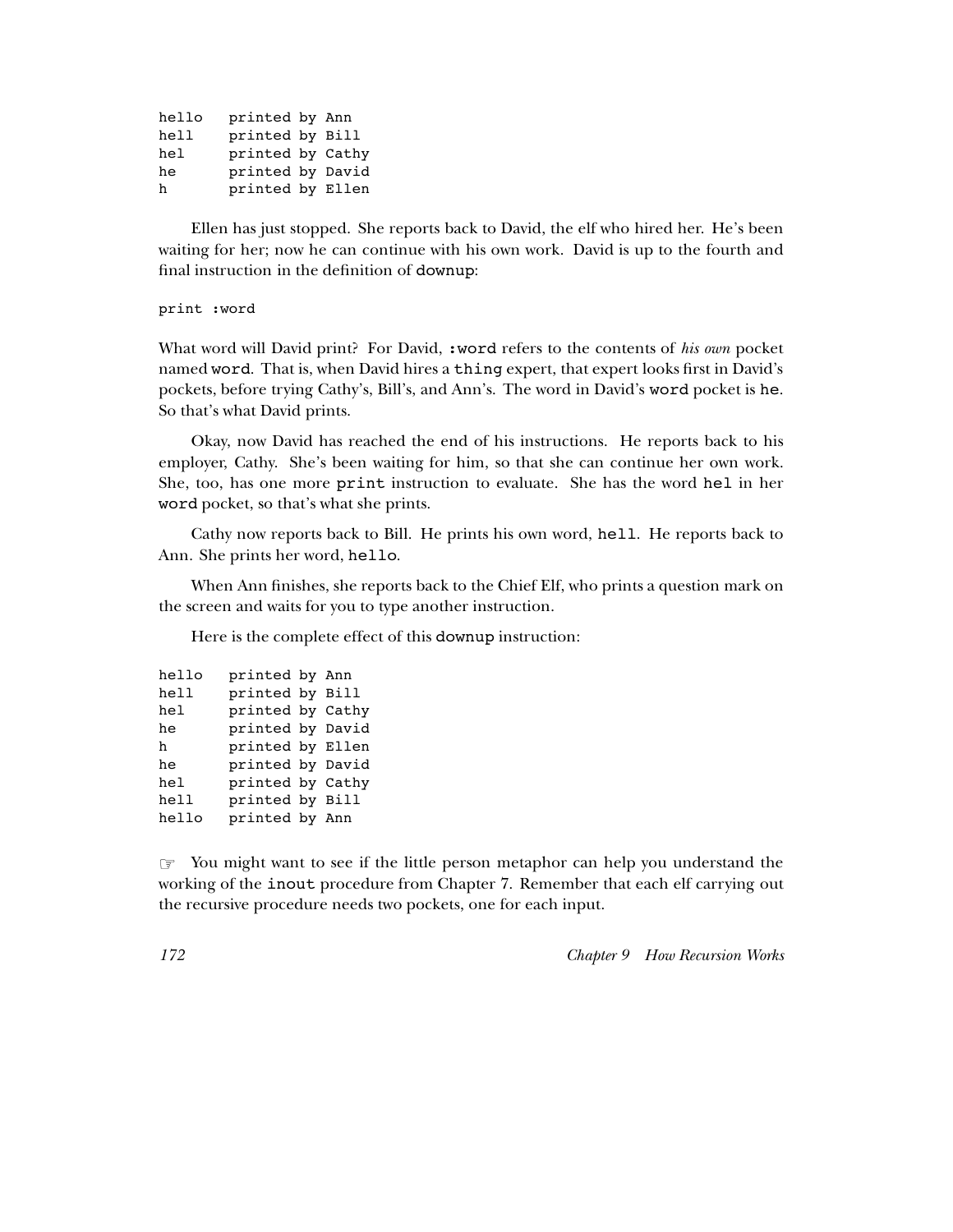### **Tracing**

the *sequential* nature of the computer; what we've been saying about recursion seems to evaluation at once. "Where is downup up to right now?" — "Well, it depends what you mean. The lowest-level downup invocation has just evaluated its first print instruction. But there are three other invocations of downup that are in the middle of evaluating their recursive downup instructions." This can be especially confusing if you've always Many people find the idea of multiple, simultaneous invocations of a single procedure confusing. To keep track of what's going on, you have to think about several "levels" of been taught that the computer can only do one thing at a time. People often emphasize violate that nature.

like downup by *tracing* its progress. That is, we can tell the procedure to print out extra If this kind of confusion is a problem for you, it may help to think about a procedure information each time it's invoked, to help you see the sequence of events.

Just for reference, here's downup again:

```
to downup :word
print :word
if equalp count :word 1 [stop]
downup butlast :word
print :word
end
```
The trace command takes a procedure name (or a list of procedure names, to trace more than one) as its input. It tells Logo to notify you whenever that procedure is invoked:

```
trace "downup
?
downup "logo
?
( downup "logo )
( downup "log )
  ( downup "lo )
   ( downup "l )
   downup stops
 downup stops
downup stops
downup stops
logo
log
lo
l
lo
log
logo
```
#### *Tracing 173*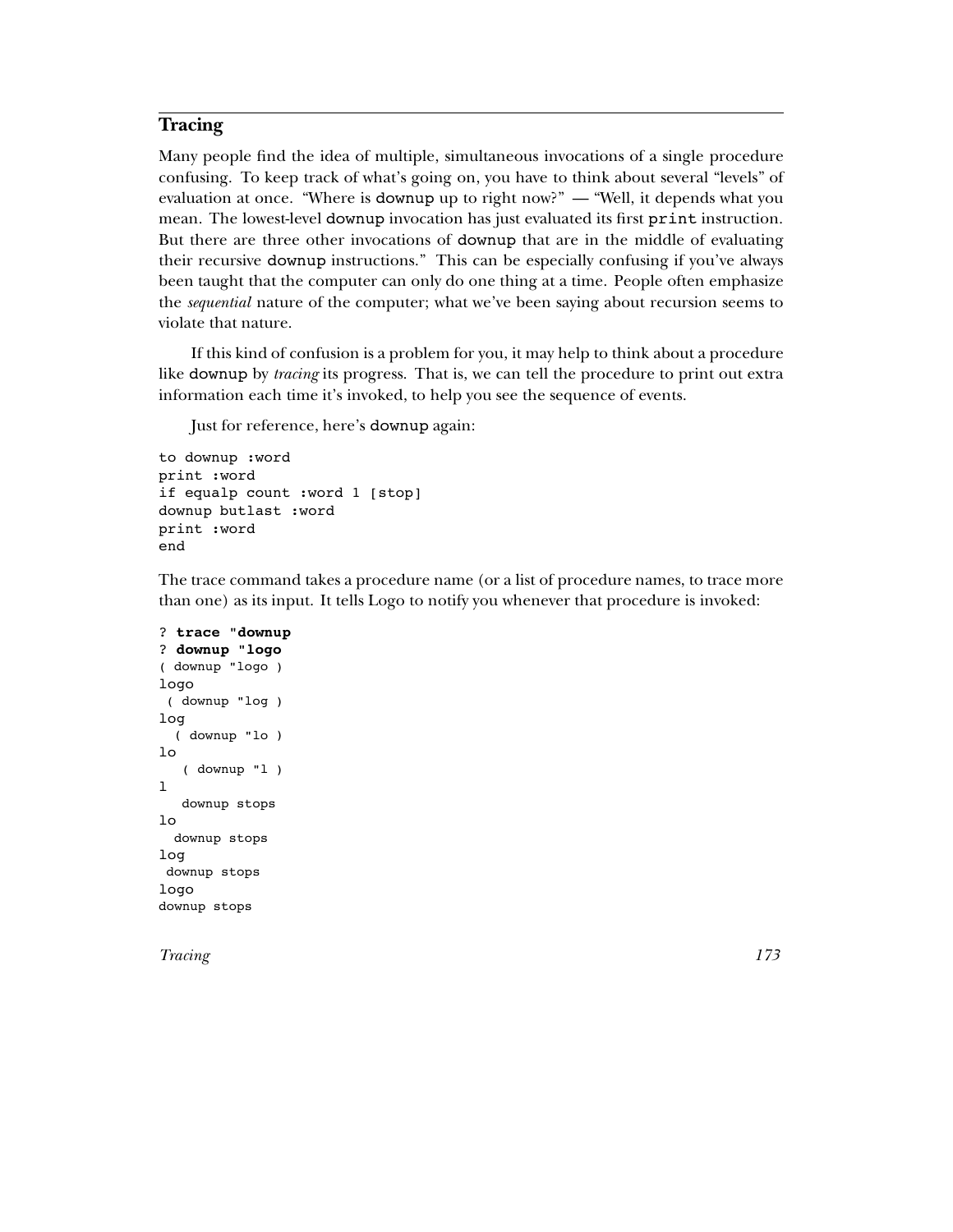tracing in smaller letters than the lines generated by **downup** itself. Of course the actual To make this result a little easier to read, I've printed the lines that are generated by the computer output all looks the same.

By looking only at the lines between one downup invocation and the equally-indented the innermost invocation (at level 4) prints only the letter 1. number of traced procedure invocations already active—the *level* of procedure invocation. Each line of tracing information is indented by a number of spaces equal to the stopping line, you can see how much is accomplished by each recursive call. For example,

## **Level and Sequence**

The result of tracing downup is most helpful if you think about it two-dimensionally. order of events in time. First the computer enters downup at level 1. Then it prints the word logo. Then it enters downup at level 2. Then it prints log. And so on. will help you fit downup's recursive method into your sequential habits of thought. If you read it *vertically*, it represents the *sequence* of instructions that fits the traditional model of computer programming. That is, the order of the printed lines represents the Each printed line, including the "official" lines as well as the tracing lines, represents a particular instruction, carried out at a particular moment. Reading the trace vertically

of levels of downup's invocations. To see this, think of the trace as divided into two the original downup. In the right column, the pattern of entering and exiting from each On the other hand, if you read the trace *horizontally*, it shows you the hierarchy overlapping columns. The left column consists of the official pattern of words printed by level is shown. The lines corresponding to a particular level are indented by a number of spaces that corresponds to the level number. For example, find the line

```
( downup "log )
```
and the matching

downup stops

Between these two lines you'll see this:

```
log
lo
\mathbf 1lo
log
  ( downup "lo )
   ( downup "l )
   downup stops
  downup stops
```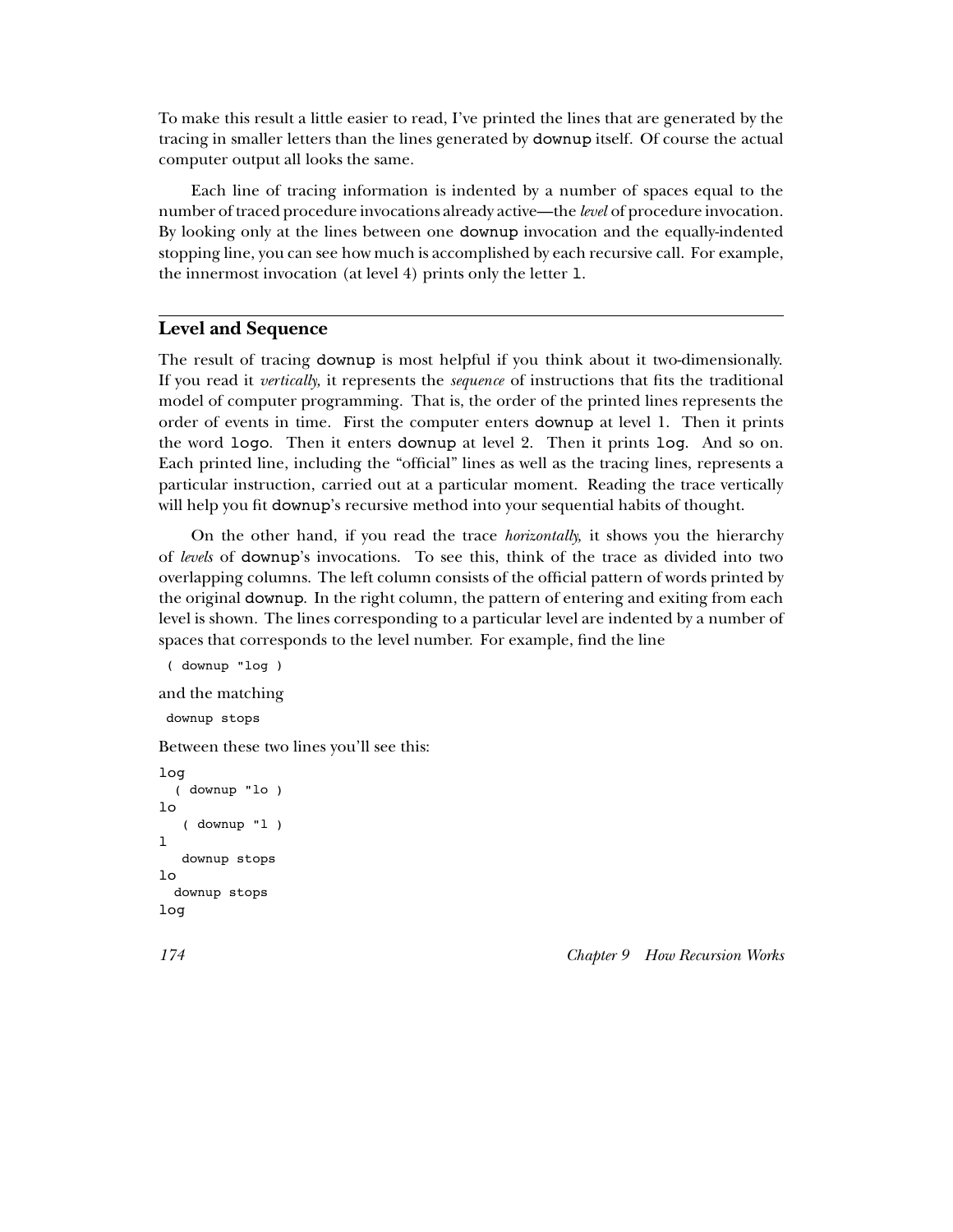What this shows is that levels 3 and 4 are *part of* level 2. You can see that the traced invocation and stopping lines for levels 3 and 4 begin further to the right than the ones for level 2. Similarly, the lines for level 4 are further indented than the ones for level 3. This variation in indentation is a graphic display of the superprocedure/subprocedure relationships among the various invocations.

There are two ways of thinking about the lines that aren't indented. One way is to look at all such lines within, say, level 2:

```
log
1<sub>0</sub>\mathbf{1}\overline{1}log
```
This tells you that those five lines are printed somehow within the activity of level 2. (In terms of the little people metaphor, those lines are printed by Bill, either directly or through some subordinate elf.) Another way to look at it is this:

```
log
  ...
log
( downup "log )
  ( downup "lo )
 downup stops
downup stops
```
What this picture is trying to convey is that only the two log lines are *directly* within the control of level 2. The three shorter lines (10, 1, 10) are delegated to level 3.

*total* horizontal point of view can show either the responsibility of a given level or the *direct* responsibility of the level. To develop a full understanding of recursion, the trick is We've seen three different points of view from which to read the trace, one vertical and two horizontal. The vertical point of view shows the sequence of events in time. The to be able to see all of these aspects of the program at the same time.

☞ downup Try invoking the traced with a single-letter input. Make a point of reading the resulting trace from all of these viewpoints. Then try a two-letter input.

## **Instruction Stepping**

particular order of instructions within  $downp$ . Why should the  $\mathtt{if}$  instruction be where it is, instead of before the first print, for example? Logo's step command will allow you to examine each instruction line within **downup** as it is carried out: Perhaps you are comfortable with the idea of levels of invocation, but confused about the

*Instruction Stepping 175*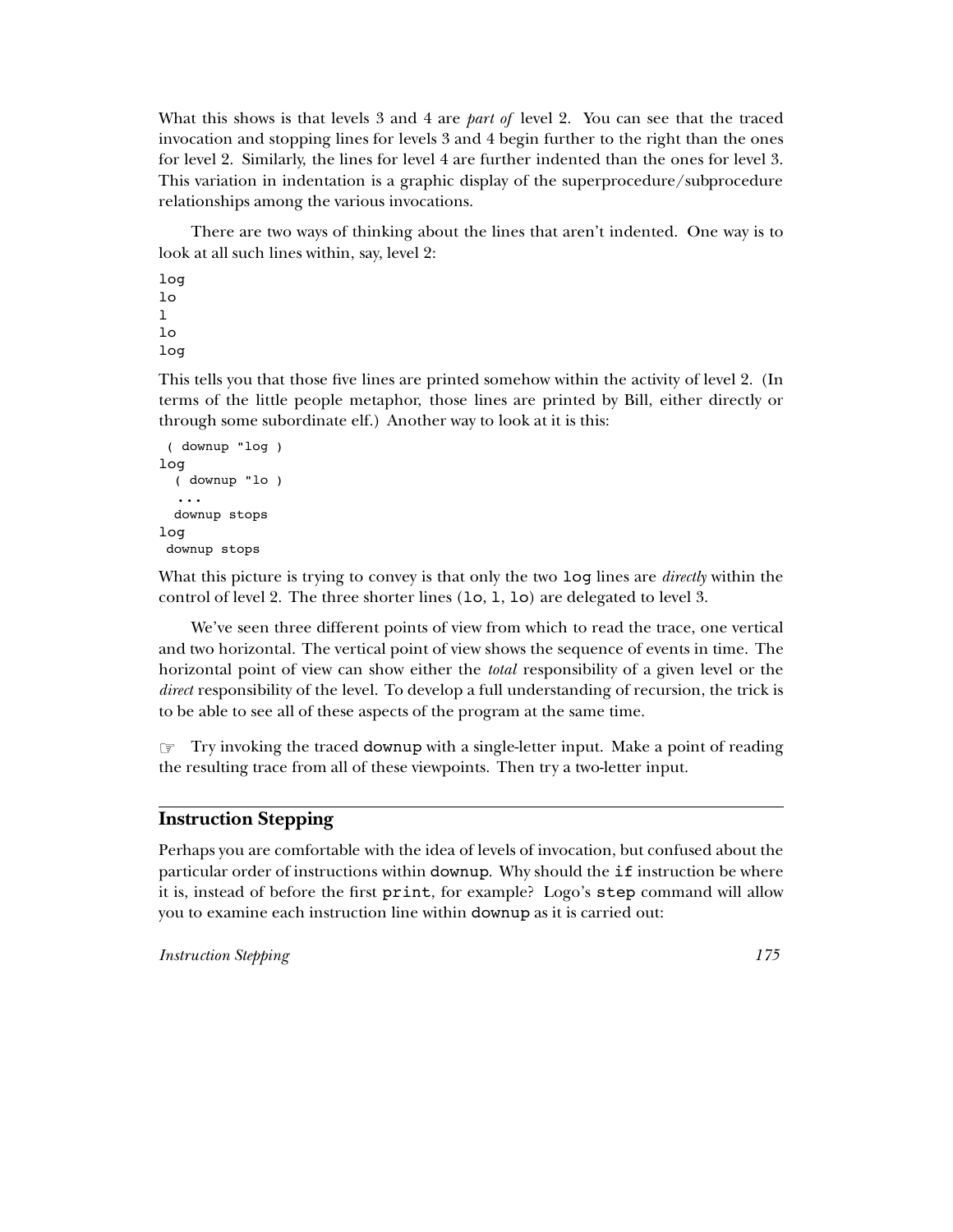```
?
step "downup
?
downup "ant
ant
an
a
an
ant
[print :word] >>>
[if equalp count :word 1 [stop]] >>>
[downup butlast :word] >>>
[print :word] >>>
[if equalp count :word 1 [stop]] >>>
[downup butlast :word] >>>
[print :word] >>>
[if equalp count :word 1 [stop]] >>>
[print :word] >>>
[print :word] >>>
```
After each of the lines ending with >>>, Logo waits for you to press the RETURN or ENTER key.

You can combine trace and step:

```
?
step "downup
?
trace "downup
?
downup "ant
ant
an
a
an
ant
( downup "ant )
[print :word] >>>
[if equalp count :word 1 [stop]] >>>
[downup butlast :word] >>>
( downup "an )
[print :word] >>>
[if equalp count :word 1 [stop]] >>>
 [downup butlast :word] >>>
  ( downup "a )
 [print :word] >>>
  [if equalp count :word 1 [stop]] >>>
 downup stops
 [print :word] >>>
downup stops
[print :word] >>>
downup stops
```